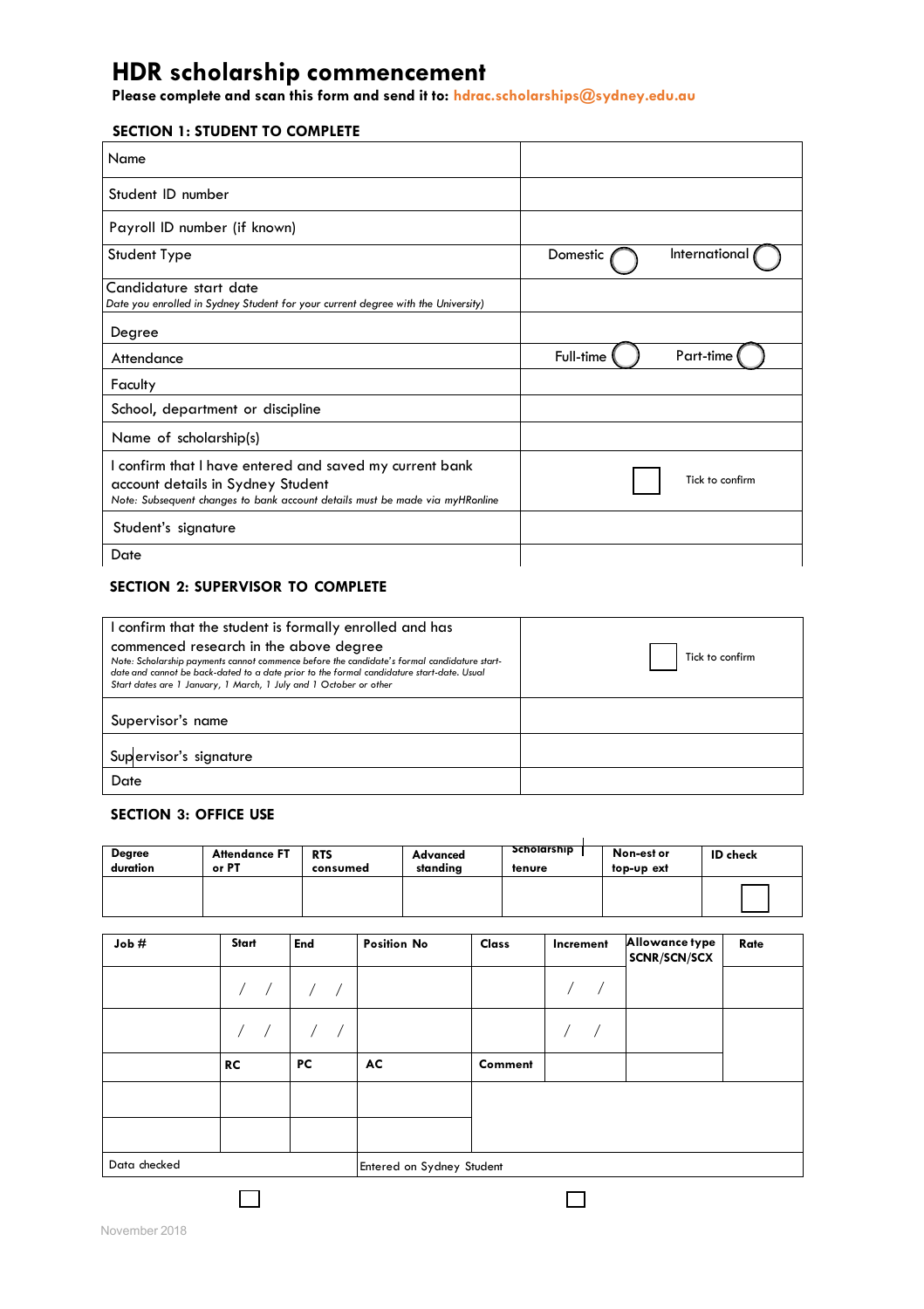# **Information about higher degree by research (HDR)**

# **scholarship payments in 2022**

*Keep this information for your reference*

#### **How are scholarship stipend payments made?**

Scholarship stipends are paid fortnightly, in arrears, via the University Payroll on alternate Thursdays. Please see the cut-off dates included on the page below.

Payments are deposited into the student's nominated Australian bank account.

#### **How do I commence my scholarship payments?**

You must first commence and then submit your fully completed commencement form and any associated documents to the Higher Degree by Research Administration Centre (HDRAC) by the relevant payroll cut-off date (see below). Please refer to your scholarship offer letter for details of what you must submit.

#### **When are the payroll cut-off dates?**

Please submit your completed and fully signed form the Higher Degree by Research Administration Centre (HDRAC) as soon as possible once you have commenced your research. Payroll normally cuts off on the **Monday (5:00pm) of the week prior to the payday**. However, in extremely busy periods, e.g. during March and July, your payment cannot be guaranteed to be processed in time for the next pay day.

#### **Can scholarships be paid in advance of/after the payday?**

No. If you have missed the payroll cut-off then your payment cannot be made until the next pay period. If you are in financial difficulties you may be eligible for a student loan. Please call Student Services for financial assistance [http://sydney.edu.au/stuserv/financial\\_assistance\\_office/](http://sydney.edu.au/stuserv/financial_assistance_office/)

#### **How much will I receive in my first payment?**

If your scholarship commences in the middle of the current pay period you will receive a partial fortnight's payment on payday. If your scholarship commencement date is prior to the start of the current pay period you will receive a back payment.

#### **What is my Payroll ID number?**

The University payroll system assigns each payee a 7-digit Payroll ID number. If you have not previously received payment from the University Payroll, you will be assigned a Payroll ID number which can be found on your payslip. Previous or current employees or scholarship holders who have already been assigned a Payroll ID number should provide this number on the *Scholarships Commencement Form*.

#### **Can I obtain a payslip?**

Yes. Payslips are electronic and can be accessed through myHRonline (see the Quick links section at [http://sydney.edu.au/staff/\). Yo](http://sydney.edu.au/staff/))u will need to login using your UniKey and password.

#### **How do I change my address and other contact details?**

If you change your address or other contact details, you will need to update your details in both your Sydney Student portal and on myHRonline. It is imperative that you change both records, as changes made in Sydney Student only will not update your record on the University's payroll system.

#### **How do I change my bank account details?**

To change your bank account details login to myHRonline using your UniKey and Password. If you have any problems logging into myHRonline, contact the ICT Helpdesk on 9351 6000 (or x16000 from internal phones). **IMPORTANT**: This process will only update the account used for scholarship payments made through the payroll, you also need to update these details in the My Finance section of the Sydney Student portal.

#### **I haven't received the scholarship payment that I was expecting. Who do I contact?**

Contact the Higher Degree by Research Administration Centre (HDRAC) at [hdrac.scholarships@sydney.edu.au](mailto:hdrac.scholarships@sydney.edu.au)